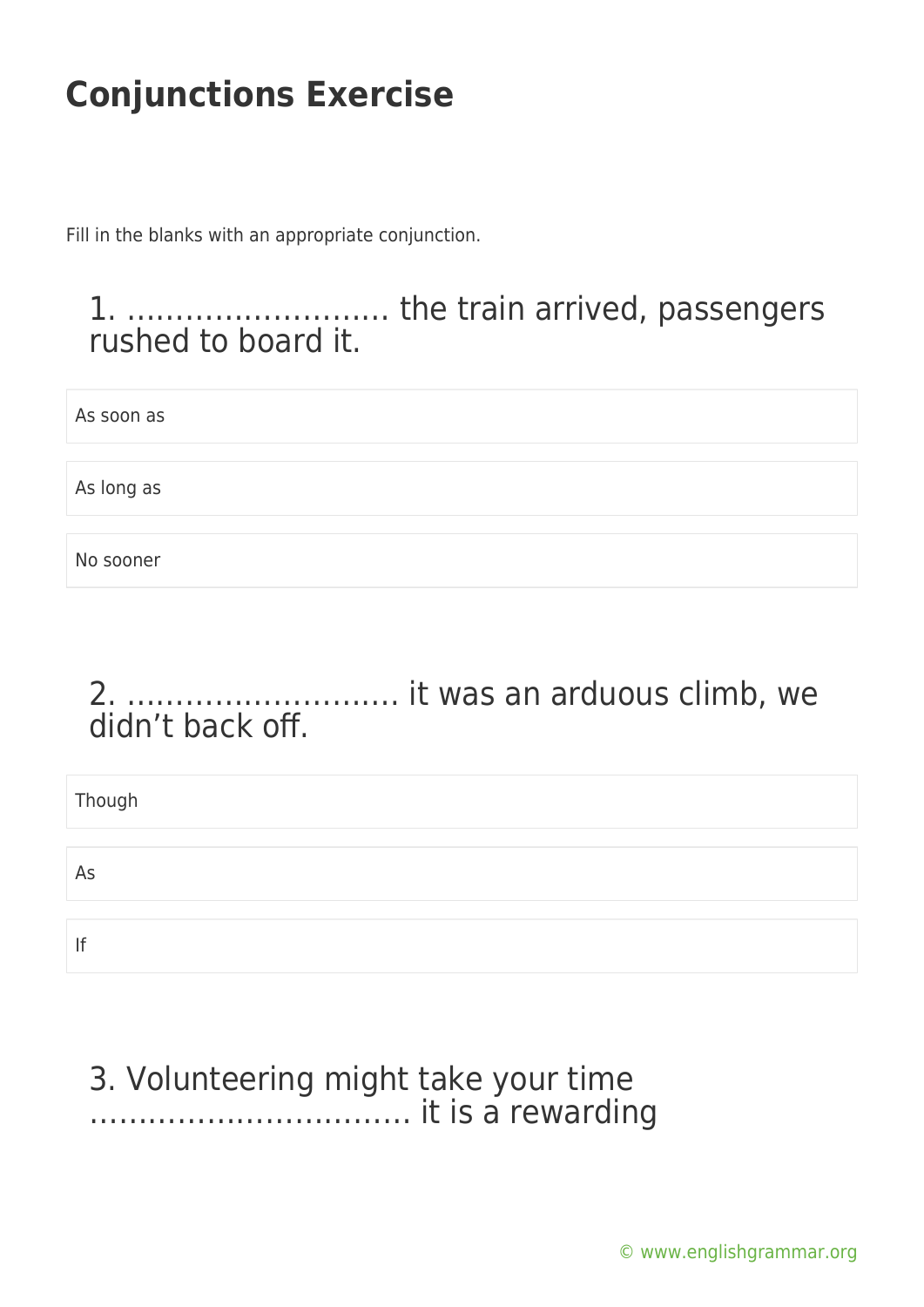### experience.

| but    |  |  |  |
|--------|--|--|--|
|        |  |  |  |
| though |  |  |  |
|        |  |  |  |
| as     |  |  |  |

### 4. Clever ……………………… he was, he couldn't see through the trick.

as

though

Either could be used here

5. I will not take this job ………………………. I get a good salary.

unless

[© www.englishgrammar.org](https://www.englishgrammar.org/)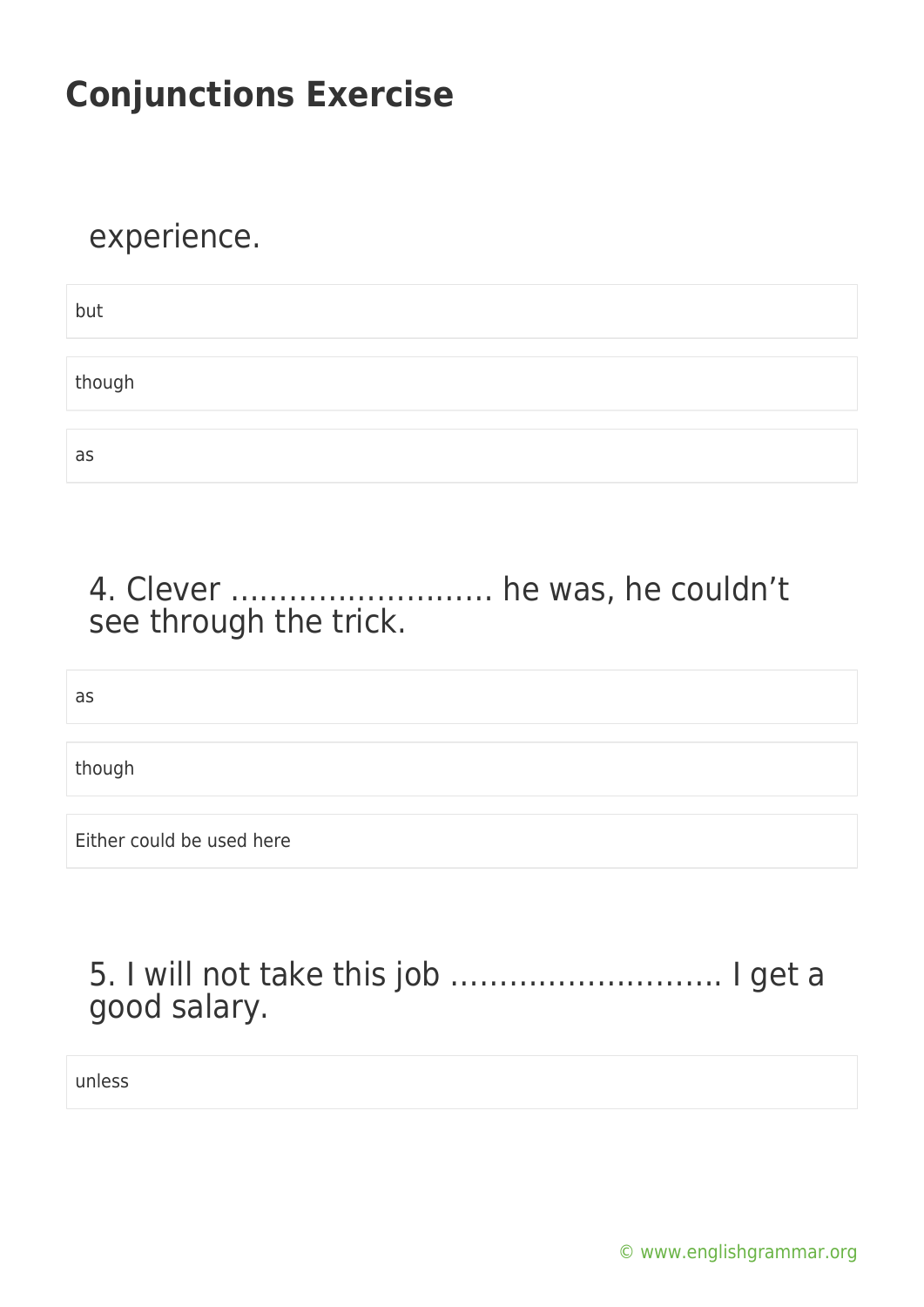if

whether

### 6. The girl looked frightened ………………………… she couldn't find her mother.

| because        |  |
|----------------|--|
|                |  |
| S <sub>0</sub> |  |
|                |  |
| hence          |  |

### 7. ……………………… some people oppose a ban on smoking, I support it.

| While   |  |
|---------|--|
|         |  |
| As      |  |
|         |  |
| Whether |  |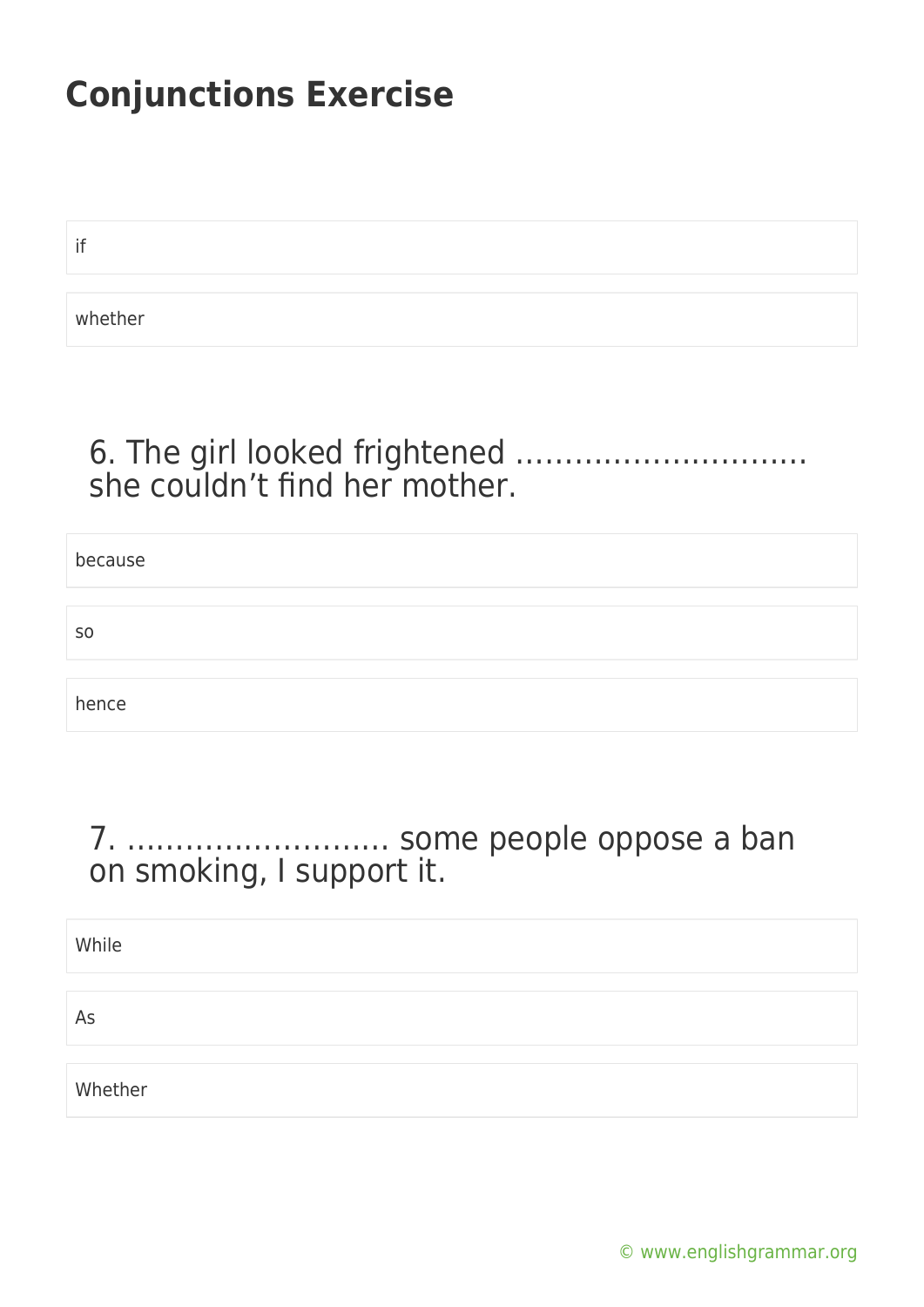8. He was an old man ……………………….. his wife was quite young.

| where   |  |
|---------|--|
|         |  |
| whereas |  |
|         |  |
| as      |  |

#### 9. We have to wait ………………………. we hear from them.

| until |  |
|-------|--|
| when  |  |
| still |  |

#### 10. Businesses can employ students ……………………….. sufficient measures are taken to ensure their safety.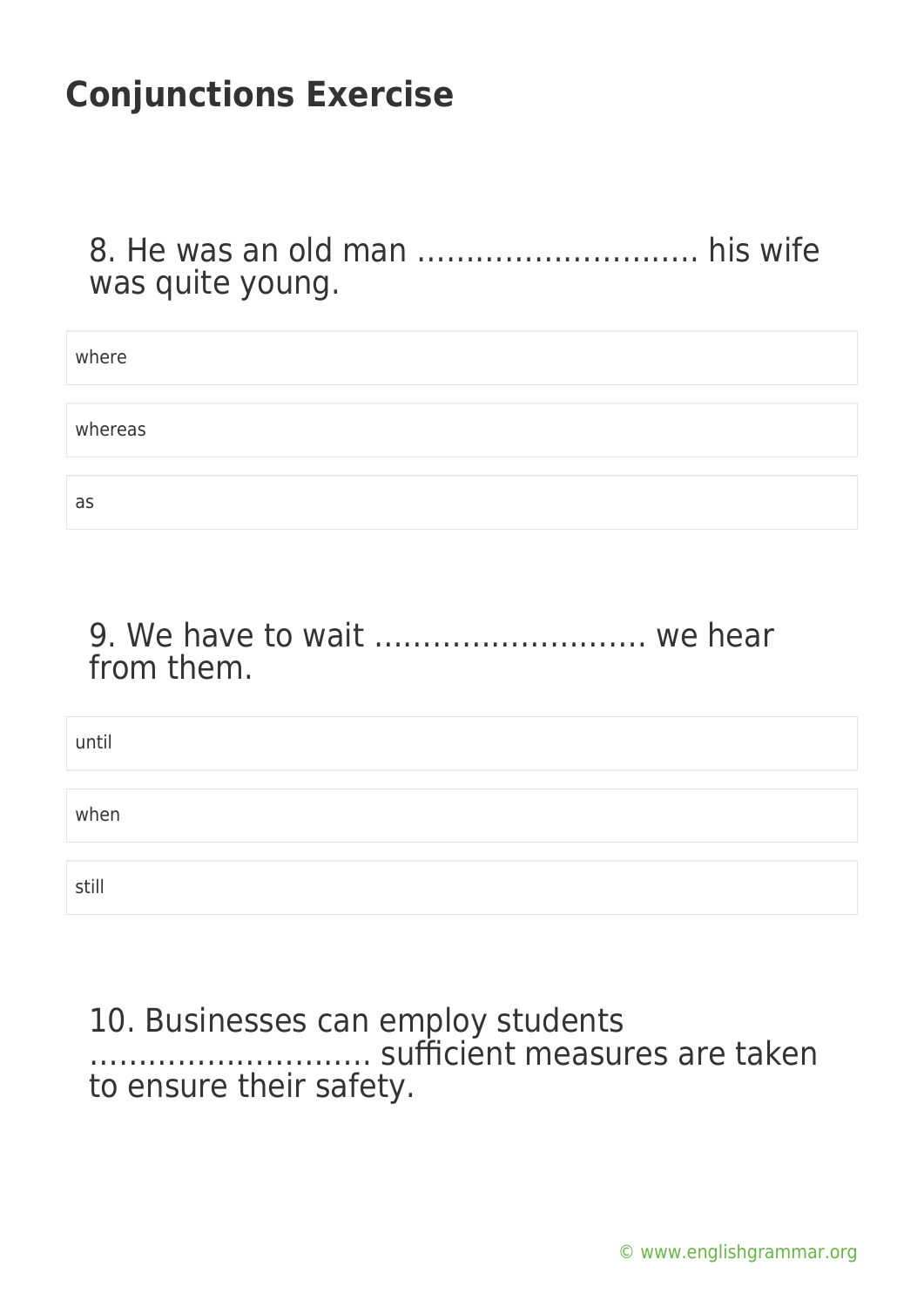as long as

provided that

Either could be used here

#### 11. She acted ………………………………. she hadn't seen me before.

as if

as though

Either could be used here

### 12. ………………………… I apologized, she was in no mood to forgive me.

Please select 2 correct answers

Even though